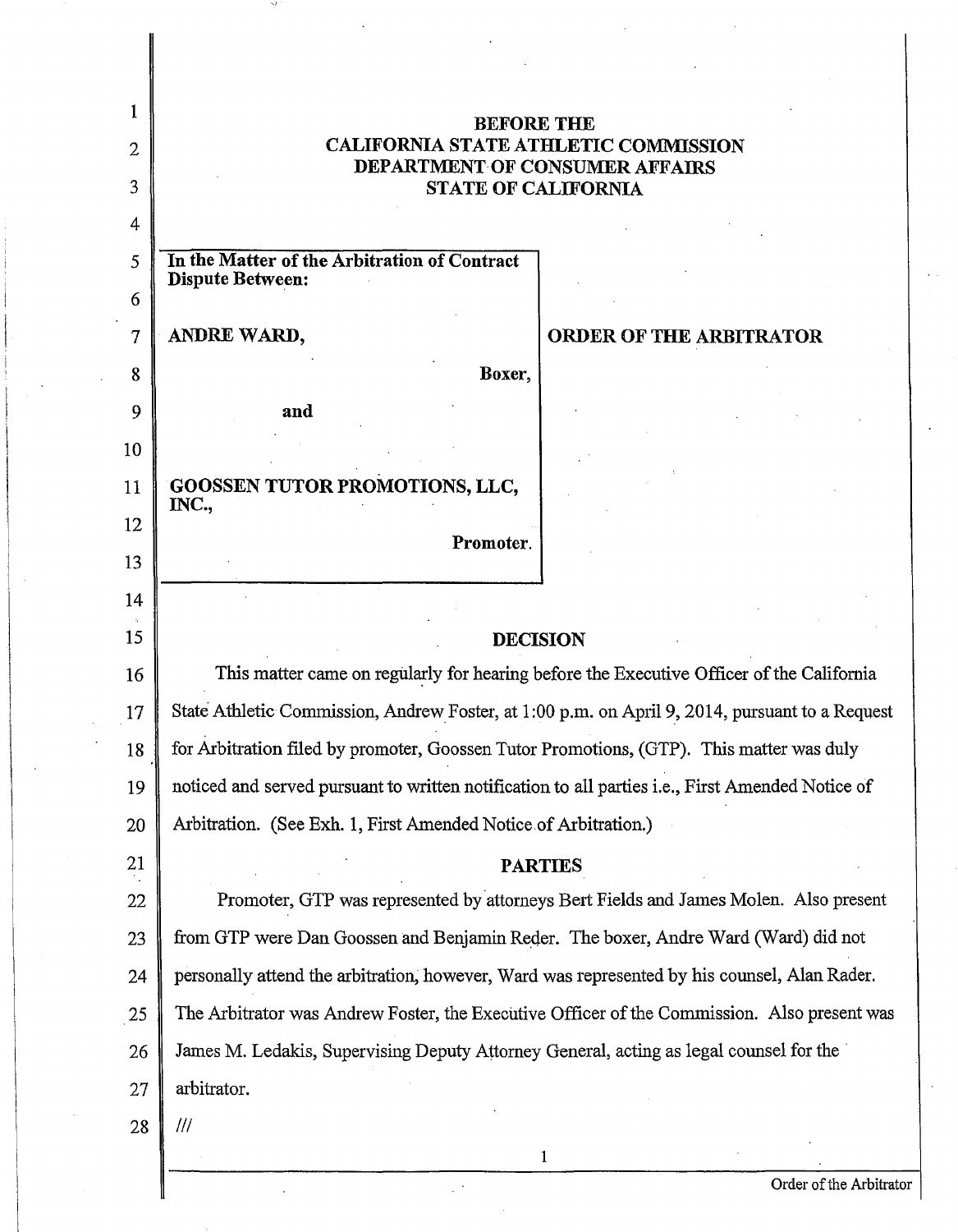| 1               | At the conclusion of the hearing, the matter was submitted. The arbitrator now makes the                                                                                  |
|-----------------|---------------------------------------------------------------------------------------------------------------------------------------------------------------------------|
| $\overline{2}$  | following findings:                                                                                                                                                       |
| $\overline{3}$  | LICENSE HISTORY OF BOXER AND PROMOTER                                                                                                                                     |
| 4               | Ward is a professional boxer who was and is duly licensed by the California State<br>1.                                                                                   |
| 5               | Athletic Commission. Ward's promoter, GTP, was and is duly licensed by the California State                                                                               |
| 6               | Athletic Commission. Accordingly, both parties fall within the jurisdiction of the Commission.                                                                            |
| 7               | (See Exhs. 2 and 3, license certifications for Ward and GTP.)                                                                                                             |
| 8               | <b>JURISDICTION OF THE COMMISSION</b>                                                                                                                                     |
| 9               | 2.<br>Business and Professions Code section 18640, states:                                                                                                                |
| 10              | The commission has the sole direction, management, control of, and                                                                                                        |
| 11              | jurisdiction over all professional and amateur boxing, professional and amateur<br>kickboxing, all forms and combinations of forms of full contact martial arts contests, |
| 12 <sup>°</sup> | including mixed martial arts, and matches or exhibitions conducted, held, or given<br>within this state. No event shall take place without the prior approval of the      |
| 13              | commission. No person shall engage in the promotion of, or participate in, a boxing<br>or martial arts contest, match, or exhibition without a license, and except in     |
| 14              | accordance with this chapter and the rules adopted hereunder.                                                                                                             |
| 15              | 3.<br>Paragraph 17 of the Ward/GTP promotional agreement, entitled, "Forum Selection",                                                                                    |
| 16              | states as follows:                                                                                                                                                        |
| 17              | Any controversies and/or disputes concerning and/or arising under this                                                                                                    |
| 18              | Agreement and/or arising under the addendum shall be conducted in accordance with<br>the California State Athletic Commission: Addendum to Promotional Contract,          |
| 19              | Sections $C(1)$ and $C(2)$ , which is incorporated herein.                                                                                                                |
| 20              | "Addendum to Promotional Contract", Section $C(1)$ and $C(2)$ , state in pertinent part:<br>4.                                                                            |
| 21              | 1. That all contests or exhibitions of boxing which are conducted during the<br>term of the promotional contract in the State of California shall in all respects be held |
| 22              | in conformity with the laws of the State of California and the rules and regulations<br>now or hereafter adopted, amended, or repealed by the commission. Said laws and   |
| 23              | rules are incorporated herein and made a part hereof by reference.                                                                                                        |
| 24              | $^{\prime\prime\prime}$ .                                                                                                                                                 |
| 25              | III                                                                                                                                                                       |
| 26              | III                                                                                                                                                                       |
| 27              | See Exhibit 11, Promotional Agreement between Ward and GTP dated April 6, 2011.                                                                                           |
| 28              |                                                                                                                                                                           |
|                 |                                                                                                                                                                           |
|                 | $2$ .<br>Order of the Arbitrator                                                                                                                                          |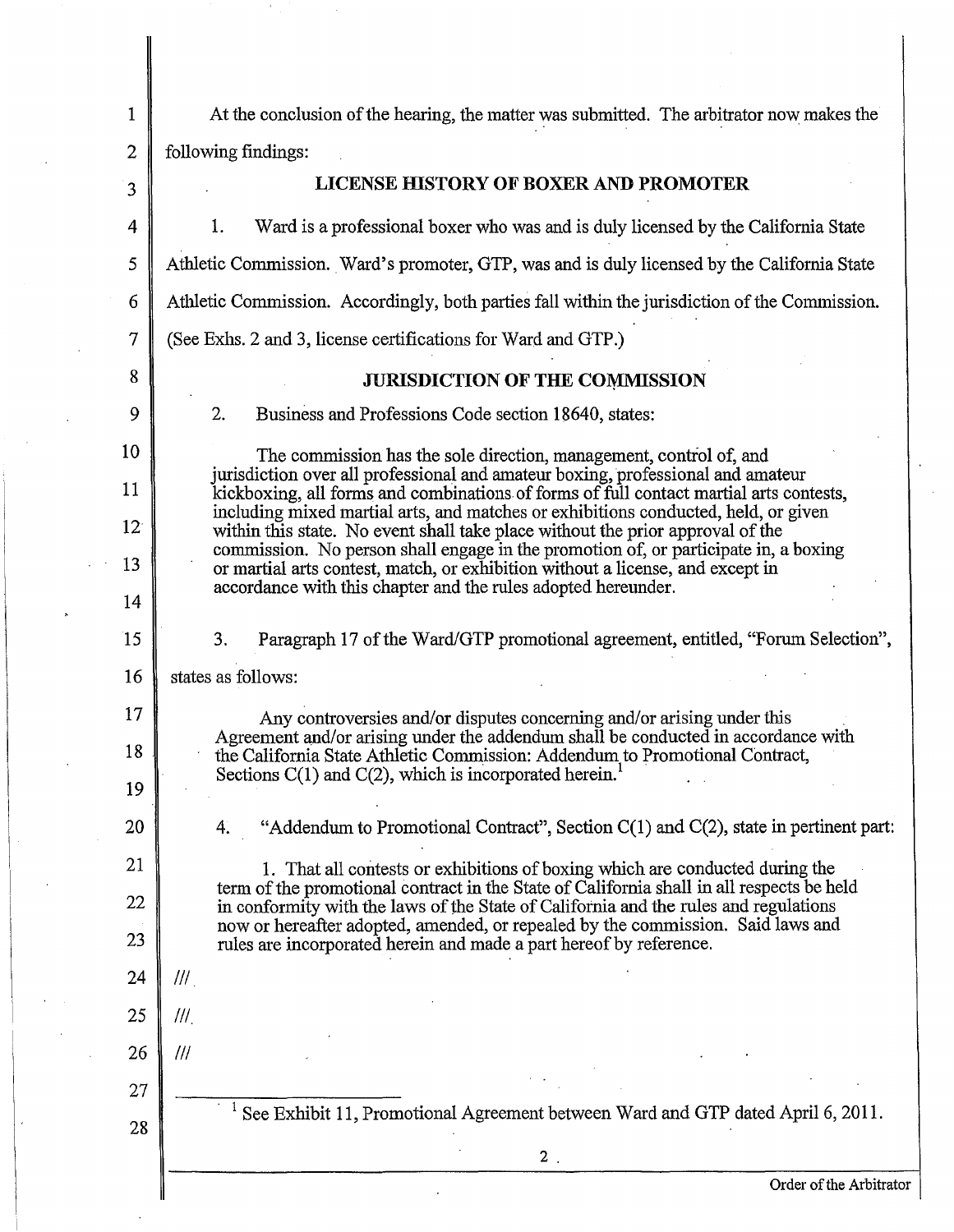2. All controversies concerning the validity and/or enforceability of the promotional contract and this addendum shall be submitted for arbitration in the following manner:

> Within two (2) weeks after the origin of such dispute or controversy, either or both parties hereto may notify the commission of the existence of such dispute and of a desire and willingness to refer such dispute to arbitration, whereupon the commission shall by itself, or through another duly appointed by it, conduct a hearing at a time and place reasonably convenient to all interested parties and witnesses; notification of the time and place of such be given to all interested persons at their last known place of address. The parties hereto agree in the event of submission of any such controversy to arbitration that the decision of such arbitrator shall be final and binding upon the parties hereto and each of them agree to be bound thereby.

5. Paragraph 5 of the agreement, entitled, "Disability or Postponement", states as

follows:

1

2

3

4

5

6

7

8

9

10

11

12

13

14

15

16

17

18

19

20

(i) In the event that fighter shall become partially disabled and/or injured during the Term, and/or any extension thereof; or (ii) should Fighter become unable and/or unwilling for any reason whatsoever to participate in or train for any Bout offered to Fighter by Promoter; or (iii) should Fighter be prevented from participating in any Bout due to any athletic commission or boxing commission order affecting Fighter; or (iv) should the telecast of any Bout in which Fighter is participating in the main event be postponed or cancelled for any reason whatsoever; so  $(v)$  if Fighter desires to take an extended time off from his professional boxing career; or (vi) if Fighter shall fail for any reason whatsoever to participate in any Bouts offered to Fighter by Promoter; or (vii) ifFighter is in material breach or default hereunder; then in addition to any other rights and remedies Promoter may have, in the event of any of the preceding as set forth above in this section 5, the term of this agreement and addendum shall be extended by an additional subsequent addendum executed by the parties and approved by the Commission?

# **PROCEDURAL HISTORY**

21 22  $\frac{1}{23}$ 24 25 26 6. On April6, 2011, Ward entered into the subject three year Exclusive Promotional Rights Agreement (Promotional Agreement) with GTP commencing on Ward's first bout after the Super Six Tournament, which was September 8, 2012, where Ward TKO'd Chad Dawson for his 26th victory and retention of his middleweight title. All parties agreed on the record during the arbitration that September 8, 2012 was the official start date of the three year Promotional Agreement. Hence, with a start of September 8, 2012, the current expiration of the agreement is

27 28

<sup>2</sup> See Exhibit 11, Promotional Agreement between Ward and GTP dated April 6, 2011.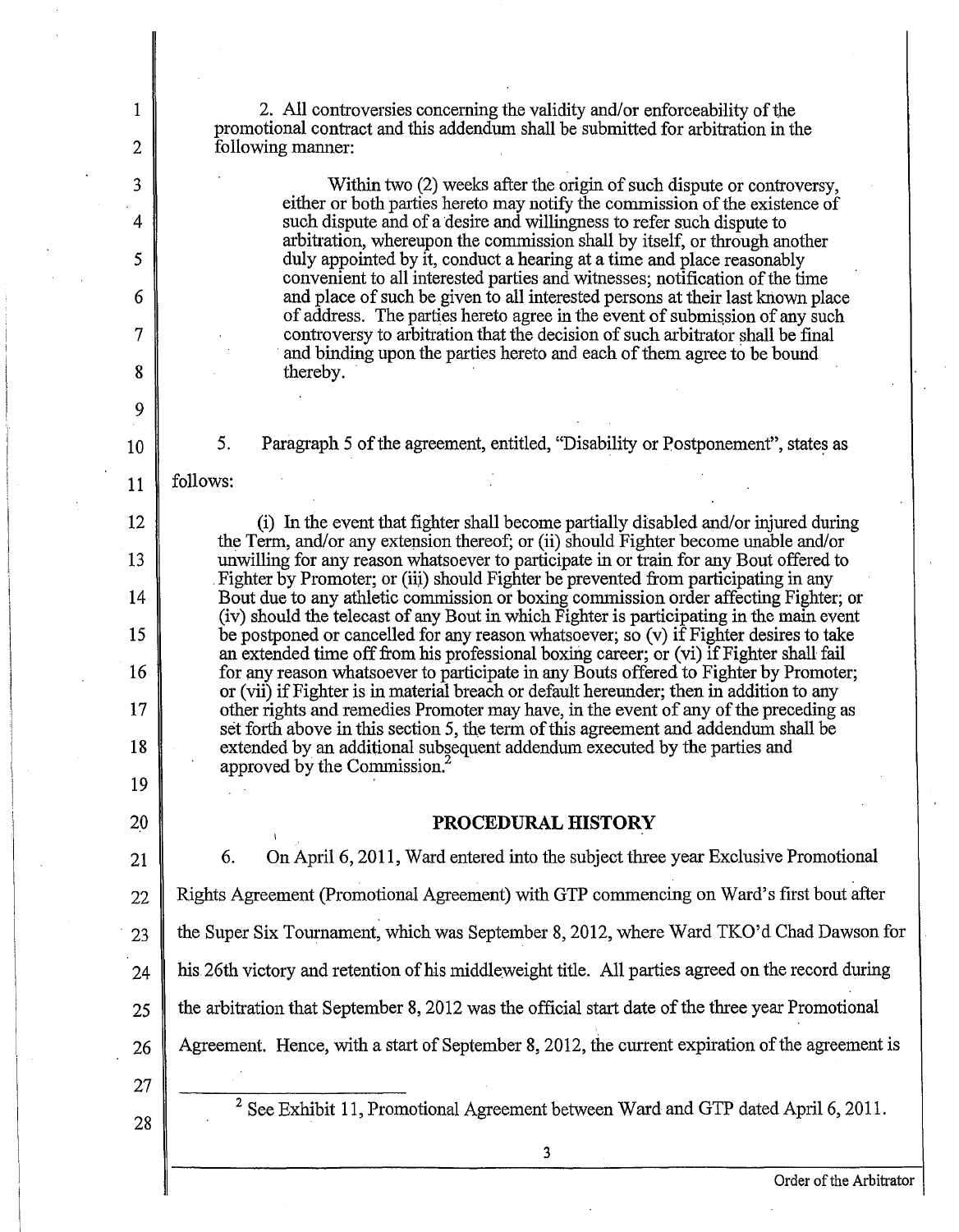1 2 September 8, 2015. (See Exh. 11, Promotional Agreement between Ward and GTP dated Apri16, 2011.)

3 4 5 6 7 8 7. On June 15, 2013, Ward requested arbitration pursuant to the April 6, 2011 promotional agreement before the Commission to have the agreement declared invalid and unenforceable. Ward's request for arbitration went forward as scheduled on June 25, 2013, resulting in a final decision dated June 28, 2013, wherein the Commission upheld the Promotional Agreement as valid and enforceable as to all parties. (See Exh 12-Arbitration Decision dated June 28;2013)

9 10 11 12 13 14 8. On December 19, 2013, GTP requested that the State Athletic Commission arbitrate a second dispute arising out of the same promotional agreement dated April 6, 2011, between Ward and GTP. (See Exh. 1, First Amended Notice of Arbitration.) GTP alleges that Ward breached the promotional agreement by his disability and/or unwillingness to fight. As a result of Ward's legitimate disability and failure to cooperate in accepting fights, QTP requests that the promotional agreement be extended 16 months.

15

## FINDINGS OF FACT

16 17 18 19 20 21 9. Andre Ward is 31 years old, 6'1", 168 pounds, and has a professional record of 27-0, with 14 knock outs. In 2011, he was named Sports Illustrated, Ring Magazine, and Boxing  $^{\prime}$ Writers Association fighter of the year. He is the consensus number 2 pound for pound fighter in the world; Ring Magazine Middleweight World Champion; WBA Super Middleweight World Champion; 2004 Olympic Gold Medalist and boxing commentator. (See Exh. .4, Andre Ward's Official Website.)

22 23 24 10. GTP was founded in 2002 by Dan Goossen, and is committed to the professional sport of boxing by promoting boxing events and utilizing long established and respected associations with television broadcast networks. (See Exh. 5, GTP Website.)

25 26 27 11. In June of 2013, Ward filed a request for arbitration with the Commission which was heard and decided. Afterwards, in December of 2013, GTP filed -the currently pending request for arbitration with the Commission. Thus, both Ward and GTP have invoked their rights under

4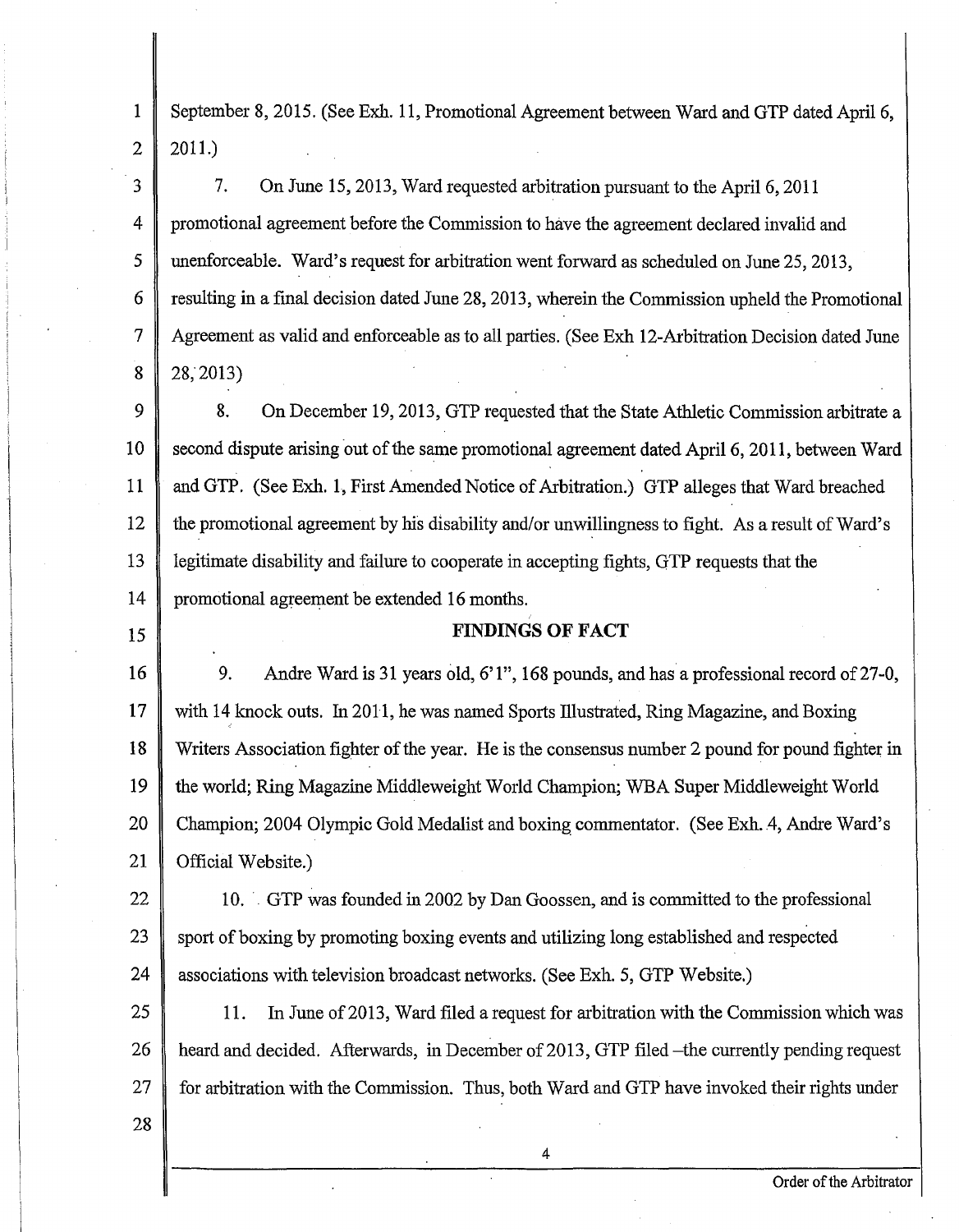the promotional agreement to have their disputes resolved by the Commission via binding arbitration.

12. Ward requests that the Commission stay this arbitration until the Los Angeles Superior Court rules on the parties pending cross-motions for determination of the validity of the Ward/GTP promotional agreement and the validity of the arbitration clause. Ward argues that the Arbitrator should defer rendering a decision as to the validity of the promotional agreement until after Ward's declaratory relief action can be concluded in Superior Court.

8 9 10 11 12 13 14 15 13. At the beginning of the arbitration hearing, Ward's counsel objected to the arbitration and declared that Ward would not participate in the proceedings. Accordingly, Ward did not personally attend the arbitration, nor did Ward offer any declarations in support ofhis counsel's arguments posited at the arbitration. However, Mr. Rader, counsel for Ward, did attend and introduced Exhibit 13, 10 pages of e-mail exchanges between Ward's manager, James Prince, and promoter Dan Goossen; Exhibit 14, a medical release signed by Dr. Michael Dillingham, which cleared Ward to fight on July 3, 2013; and lastly, Exhibit 15, a letter affirming that Ward was willing to fight.

16 17 18 19 14. In response, GTP offered the declaration of Dan Goossen along with several attached exhibits supporting its position. In addition, after having been duly sworn to testify, Mr. Goossen . testified at length at the arbitration. Ward's counsel was given the opportunity to cross examine Mr. Goossen but he declined.

20 21 22 23 24 ·25 15. Ward's counsel argued as to the invalidity of the promotional agreement, the lack of the Arbitrator's jurisdiction to hear the first arbitration (filed by Ward in June of 2013), and the lack of the Arbitrator's jurisdiction to decide the current arbitration (filed by GTP in December of 2013.) Ward's counsel, present at all times during the arbitration, did a professional and persuasive job of advocating for Ward and against every position asserted by GTP at the arbitration.

5

26

1

2

3

4

5

6

7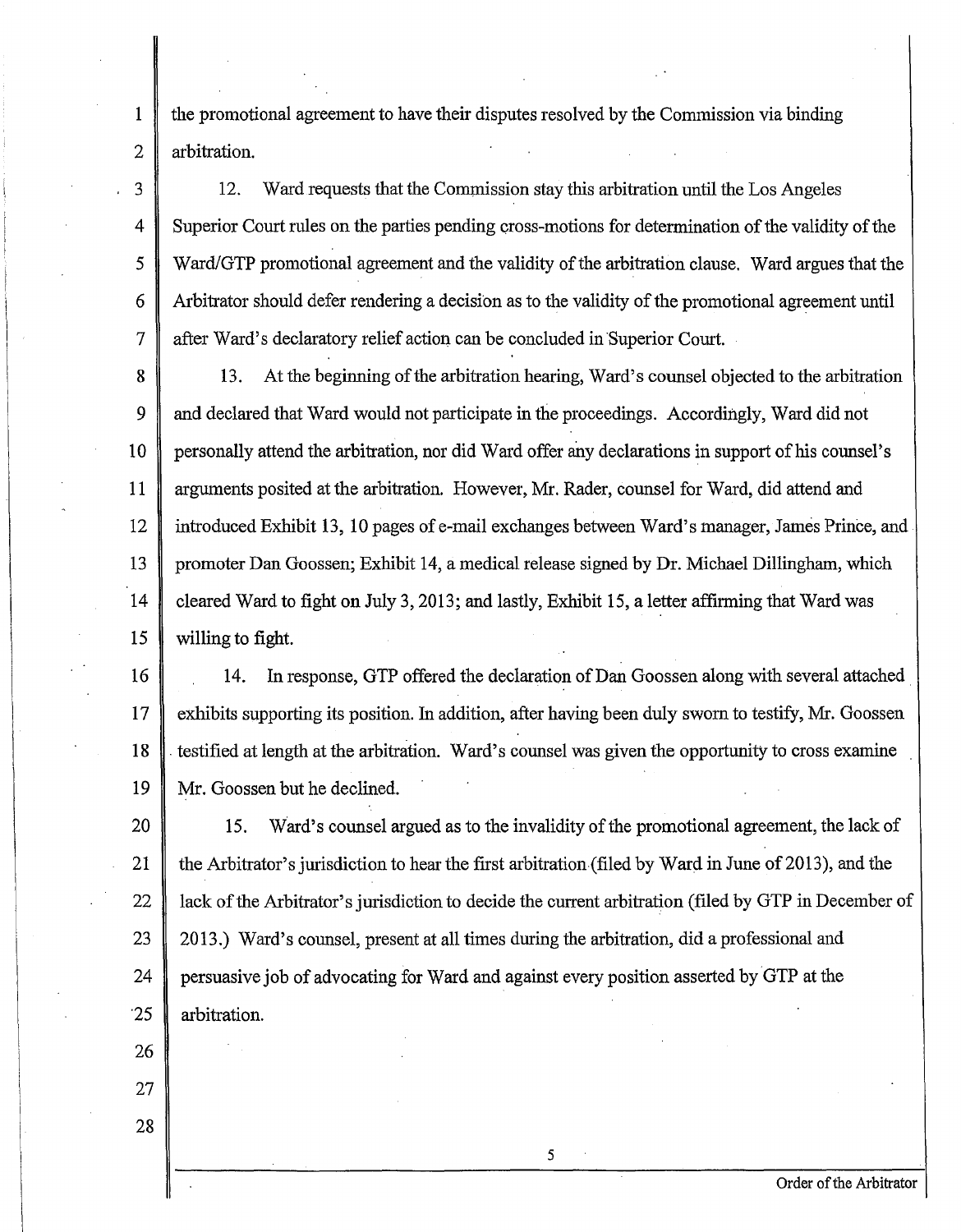1 2

### WARD'S POSITION: THE PROMOTIONAL AGREEMENT IS VOID; THE FIRST ARBITRATION DECISION IS INVALID; AND THE ARBITRATOR LACKS **JURISDICTION TO DECIDE THIS DISPUTE**

3 4 5 6 7 16. Ward argues that the original promotional agreement is-void because it allegedly violates Labor Code section 2855, which limits personal service contracts to seven years. Ward alleges that the promotional agreement exceeds seven years, and therefore it is void and any arbitration arising out of the agreement is likewise void and unenforceable. (See Exh. 7, Ward's Opening Arbitration Brief.)

8 9 10 17. Ward argues that this Commission can not legally rule on Ward's claim under Labor Code section 2855, as this issue is reserved for the Superior Court to decide and not for the Commission to decide.

11 12 13 14 18. In the alternative, Ward requests that if the Commission decides it has jurisdiction to decide the validity of the promotional agreement, then the Arbitrator should delay publication of its decision until after the Superior Court rules on the validity of the agreement in late August 2014.

15 16 17 19. Lastly, Ward argues that if the Arbitrator finds the agreement valid and enforceable, then the period of incapacity due to Ward's shoulder injury should not be more than six months. (See Exh. 7, Ward's Brief, page 10, lines 8-12.)

# GTP'S POSITION: PROMOTIONAL AGREEMENT IS VALID, THE FIRST ARBITRATION DECISION IS VALID; AND THE ARBITRATOR HAS . JURISDICTION TO DECIDE THIS DISPUTE

20 21 22 23 24 20. In response to Ward's argument that the promotional agreement is illegal arid unenforceable, GTP asserts several arguments. First, on June 15, 2013, Ward exercised his right. to arbitrate this very same promotional agreement before the very same Arbitrator. After a duly noticed arbitration, on June 28, 2013, the Commission held the agreement valid and enforceable. (See Exh. 12, Arbitrator's Decision dated June 28, 2013.) I

25 26 27 21. Ward's prior June 28, 2013, arbitration brief was received into evidence without objection. The Arbitrator notes that conspicuously missing from Ward's Briefin· that prior arbitration arising from the same contractual agreement is any argument that the promotional

28

18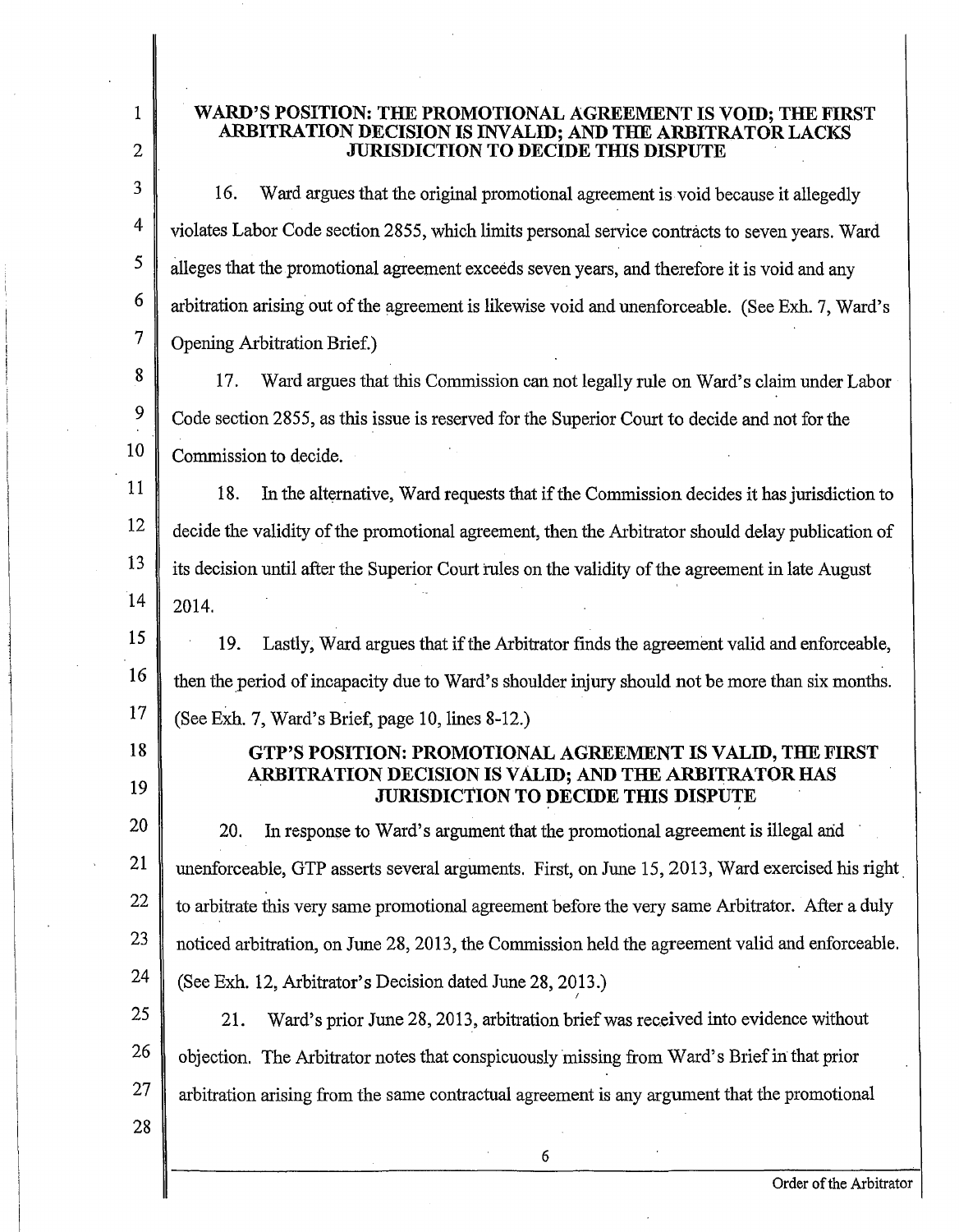agreement violated Labor Code section 2855. (See Exh. 16, Ward Arbitration Brief dated June 29, 2013.)

3 4 5 6 7 8 9 22. In 2011, Ward and Goossen entered into a three year Promotional Rights Agreement and Addendum, which was received into evidence Exhibit 11. Ward's manager, James Prince, was also a party to the agreement. Neither Square Ring, Inc. nor Showtime was a party to the Promotional Agreement.<sup>3</sup> A true and correct copy of the Promotional Agreement was attached to Dan Goossen's declaration. This agreement was also duly approved in writing by the Commission.4 (See Exh. 11, Promotional Agreement between Ward and GTP, dated April6, 2011, and Exh. 20, Goossen Declaration, par. 4.)

10 11 12 13 14 15 16 17 18 19 20 23. The promotional agreement between Goossen and Ward was negotiated by and through their respective counsel, and the agreement went through several drafts before being signed by the parties. In the negotiations, Ward stressed his increased value in the marketplace and used that asserted market value to force a substantial increase in his fees and to obtain a signing bonus. Ward demanded and received a \$550,000 signing bonus plus a dramatic improvement in his fees per bout, with a minimum of  $$1,750,000$  plus pay-per-view percentages. In his first bout under the subject new agreement, Ward received and retained \$1.750 million dollars and in his second bout under the new agreement Ward received and retained \$1.9 million,<sup>5</sup> for a total of \$3.65 million. (See Exh. 20, Goossen Declaration, par. 5.). 24. Pursuant to section  $2(a)$  of the Promotional Agreement, the agreement became effective upon Ward's "first bout immediately after [Ward's] participation in the

21

22

23

24

25

26

28

1

2

<sup>3</sup> Ward asserts that a prior fight agreement, which involved Square Ring, Inc., Showtime and GTP, and the current agreement which only involves GTP constitutes a series of contracts that were reached while a prior agreement was in effect and that the combined term of both contracts exceeded seven years and the agreement violates Labor Code section 2855. The parties and circumstances surrounding the contracts were different, but Ward failed to prove his claim of combining the contracts because he offered no evidence to support his position at the arbitration. Further, Ward asserted this issue was reserved solely for the Superior Court.

27 <sup>4</sup> The declaration of Dan Goossen was received into evidence along with attachments as Exhibit 20, without objection; Goossen was present and available for cross examination by Ward's counsel, who declined to cross examine him, accordingly, Goossen's declaration is uncontroverted.

The Commission notes that Ward received an additional \$100,000 as an overweight penalty from Rodriguez.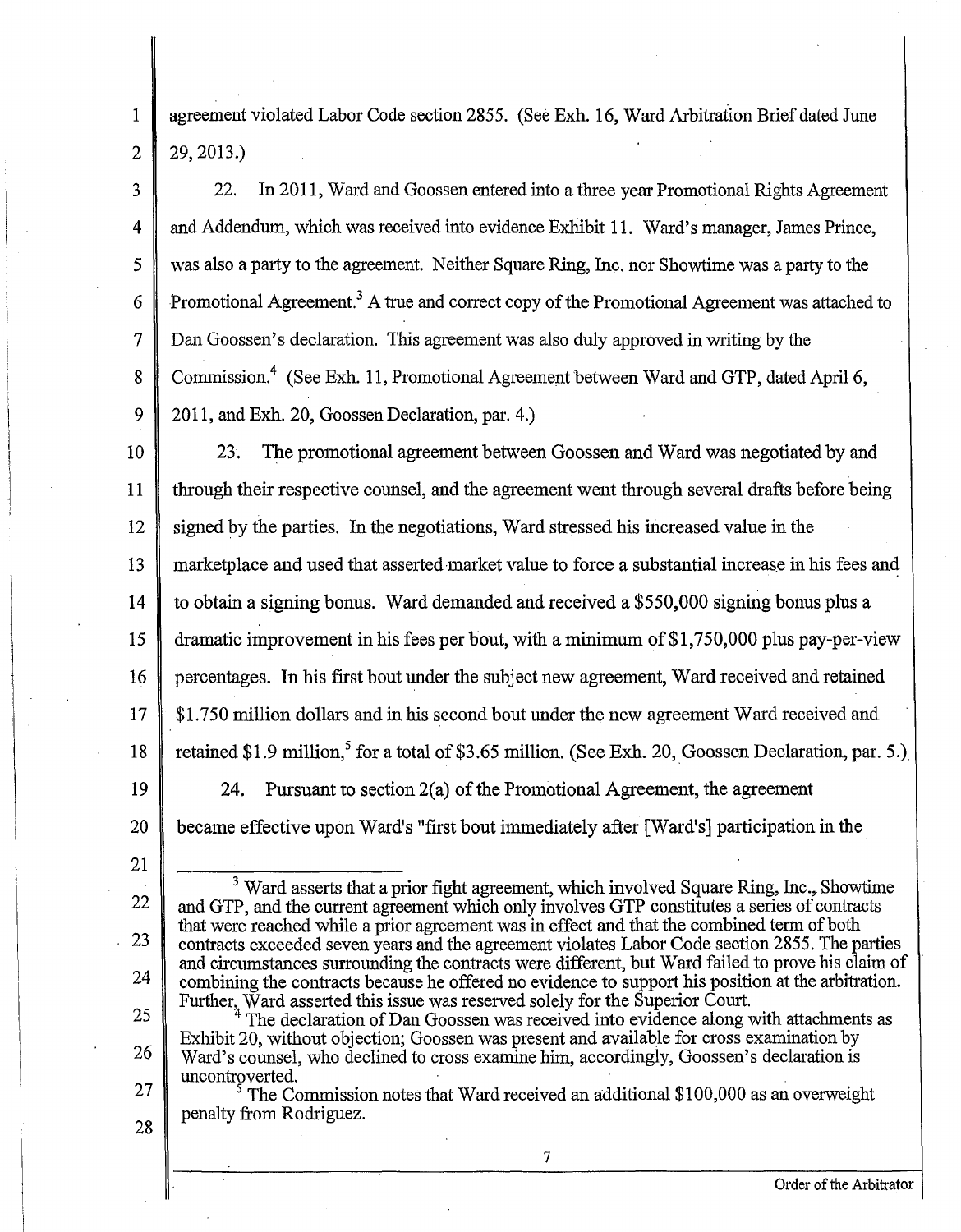1 Showtime Super Six Toumament" (Promotional Agreement par. 2(a)). Tha{"first bout" occurred September 8, 2012. Accordingly, the 2011 Promotional Agreement took effect September 8, 2012, nine months after the 2009 multi-bout contract ended; and the contract year ran from September 8 of each year to September 8 of the next year. (See Exh. 20, Goossen Declaration, par. 6.)

6 25. In November 2012, Ward suffered a shoulder injury, for which he had 7 surgery. This resulted in cancellation of a fight with Kelly Pavlik and resulted in Ward's 8 inability to fight for a period of several months. (See Exh. 20, Goossen Declaration, par. 7.) 9  $\parallel$  26. In June of 2013, while still recovering from shoulder surgery. Ward invoked the .1 0 arbitration clause ofthe Promotional Agreement to commence an arbitration before the 11 Commission, seeking to invalidate the agreement. As the 2013 arbitration brought to 12 light, Ward's action to exclude Goossen from talking to  $HBO<sup>6</sup>$  had caused HBO to delay 13 arranging for any Ward bout until his legal situation was cleared up. On June 28, 2013, 14 after an evidentiary hearing, the arbitrator held that the Promotional Agreement was "valid." 15 The arbitrator also found that Goossen can "still adequately represent Mr. Ward's interest and 16 obtain bouts that would advance Mr. Ward's career and serve Mr. Ward's interest." (See Exh. 17 12, Arbitrator's Decision dated 6-28, 2013, and Exh. 20, Goossen Declaration, par. 8.)

18 27. After recovering from his injury and inactive as a boxer, Ward insisted on a "tune 19 up" fight with a lesser opponent, but HBO would not pay him the amount he demanded for 20  $\parallel$  such a fight. Finally, that issue was resolved by Ward's agreement to fight Edwin Rodriguez. 21 However, Rodriguez was not available until November 16, 2013. Thus, Ward's injury and 22 Surgery, plus his insistence on a "tune up" fight for money HBO wouldn't pay prevented his 23 getting into the ring from November 2012 until November 2013, a total of 12 months. (See 24 Exh. 20, Goossen Declaration, par. 9.)

25

28

2

3

4

5

<sup>26</sup> <sup>6</sup> HBO is a rival premium network to Showtime, both TV networks derive substantial revenues from subscription television throughout the world. HBO negotiates with a fighter's revenues from subscription television throughout the world. HBO negotiates with a fighter's 27 promoter to determine a licensing fee payment to be paid to the promoter. Ward excluded GTP from HBO negotiations and this resulted in a delay in GTP acquiring future fights for Ward.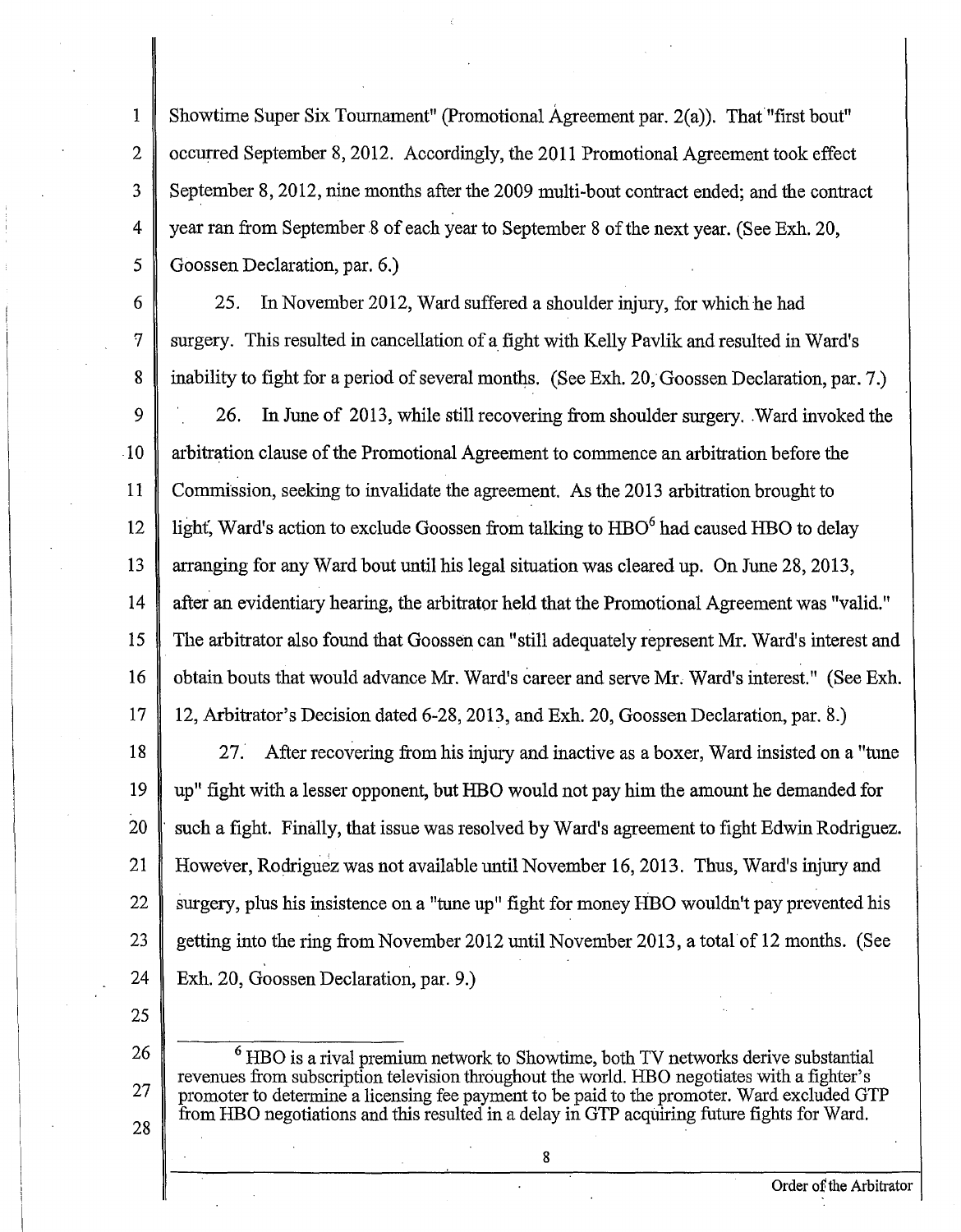| $\mathbf{1}$   | 28. On December 9, 2013, Ward filed a lawsuit against GTP in Los Angeles Superior                                                                                             |
|----------------|-------------------------------------------------------------------------------------------------------------------------------------------------------------------------------|
| 2              | Court asking the Court to declare that the Promotional Agreement was invalid. Since filing                                                                                    |
| 3              | that lawsuit, Ward and his manager, James Prince, have been relatively uncooperative in                                                                                       |
| 4              | assisting Goossen in his efforts to procure Ward a fight. For example, in February 2014,                                                                                      |
| 5              | having been advised that Ward was willing to fight Mikkel Kessler, Goossen obtained an                                                                                        |
| 6              | offer for a Ward-Kessler fight. The offer was not accepted, but the evidence adduced at the                                                                                   |
| $\overline{7}$ | arbitration hearing demonstrated that it was a good faith offer. (See Exh. 20, Goossen                                                                                        |
| 8              | Declaration, par. 10.)                                                                                                                                                        |
| 9              | PURPOSE OF CALIFORNIA STATE ATHLETIC COMMISSION                                                                                                                               |
| 10             | 29.<br>The California State Athletic Commission's Mission Statement is to protect the                                                                                         |
| 11             | public. Indeed, California Business and Professions Code section 18602, states:                                                                                               |
| 12             | Protection of the public shall be the highest priority for the State Athletic                                                                                                 |
| 13             | Commission in exercising its licensing, regulatory, and disciplinary functions.<br>Whenever the protection of the public is inconsistent with other interests sought to be    |
| 14             | promoted, the protection of the public shall be paramount.                                                                                                                    |
| 15             | <b>STANDARD OF PROOF</b>                                                                                                                                                      |
| 16             | 30.<br>The requisite standard of proof for arbitration is set forth in CCR 227(f), which                                                                                      |
| 17             | provides, in pertinent part, that the party requesting arbitration has the burden of proof as follows:                                                                        |
| 18             | (a) A person who seeks arbitration of a contract dispute pursuant to Rule 221                                                                                                 |
| 19             | shall send a written request for arbitration to the commission's headquarters and to the<br>Office of the Attorney General at the address designated on the form. The request |
| 20             | shall be on a form prescribed by the commission and shall contain all of the following<br>information:                                                                        |
| 21             |                                                                                                                                                                               |
| 22             | (f) The party requesting arbitration bears the burden of proving his or her case<br>by a preponderance of the evidence                                                        |
| 23             |                                                                                                                                                                               |
| 24             | REMEDIES/EVALUATION/CONCLUSION                                                                                                                                                |
| 25             | Exclusive authority of the California State Athletic Commission to arbitrate<br>1.                                                                                            |
| 26             | promotional contracts exists by reason of the express language of the contract set forth in                                                                                   |
| 27             | paragraph 17, of the April 6, 2011, "Promotional Agreement." (See Exhibit 11, Promotional                                                                                     |
| 28             | Agreement between Ward and GTP dated April 6, 2011.)                                                                                                                          |
|                | 9.                                                                                                                                                                            |

 $\ddot{\phantom{a}}$ 

 $\ddot{\phantom{a}}$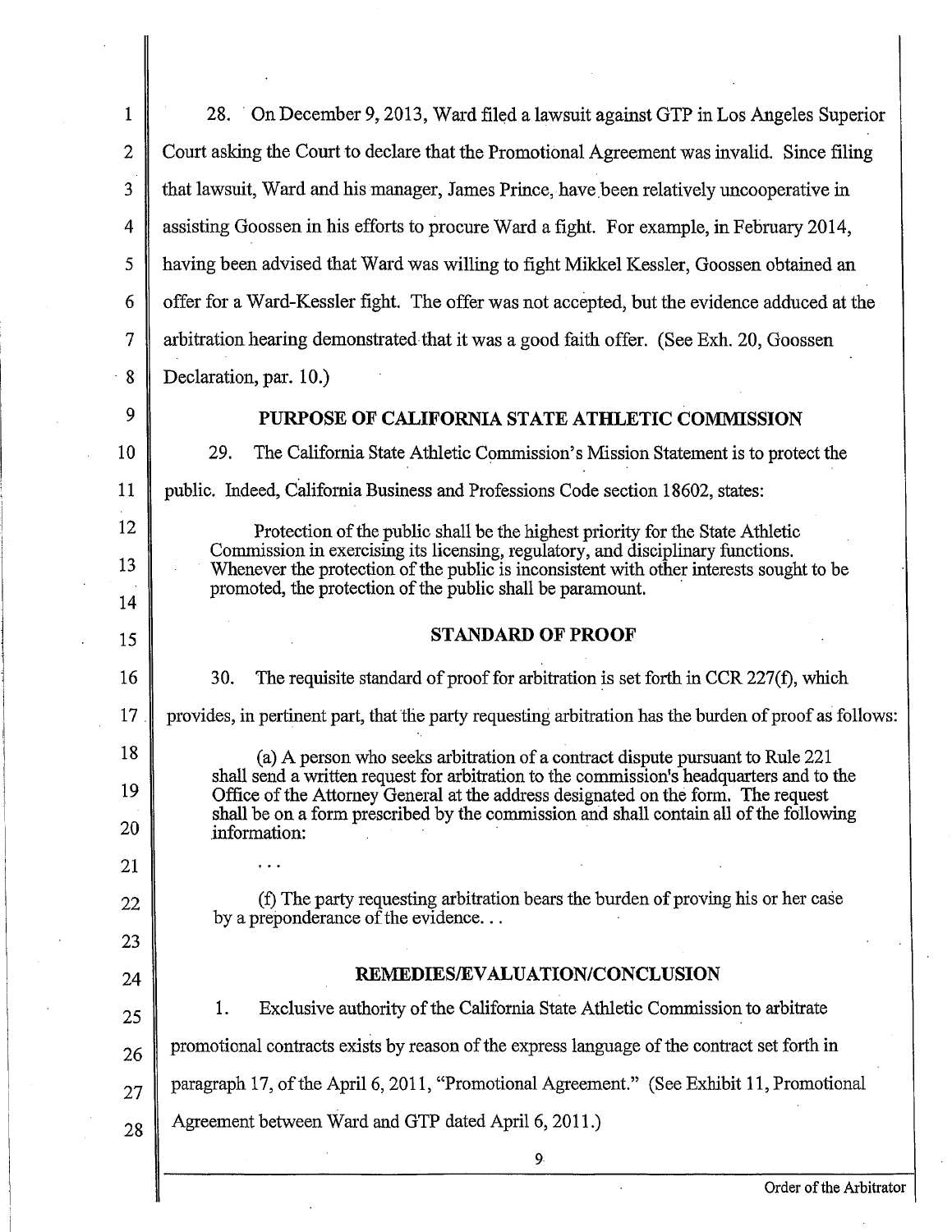5 1 2 3 4 2. Exclusive jurisdiction of the California State Athletic Commission to arbitrate this dispute is statutorily mandated under Business & Professions Code section 18640, and under California Code of Regulations, Title 4, Rule 220-Form of Contract, Rule 221, Provisions of Contract, and Rule 227, Arbitration Procedures, which governs arbitration of contract disputes between licensees. (See Exhibits 2 and 3, license certificates for Ward and GTP.)

6 7 8 3. Based on the above, the Arbitrator finds that the Commission has jurisdiction over it's licensees, that is Ward-a licensed boxer, and GTP-a licensed promoter, to hear and to resolve contract disputes between them.

9 4. The arbitrator finds that the promotional agreement dated April 6, 2011, was duly negotiated by the parties and their attorneys and that both Ward and GTP were intimately 10 11 involved in the details. Both Ward and GTP appeared before the Commission with the 12 promotional agreement, which was signed by the parties and approved in writing by the 13 Commission. The agreement was again affirmed by Ward when he negotiated and accepted a \$550,000 signing bonus from GTP, and thereafter collected 3.65 million dollars in purses for his 14 15 next two bouts. After accepting the benefits of the promotional agreement, Ward sought to 16 invalidate the agreement in his June 2013 arbitration request to the Commission. However, after 17 Ward presented evidence and fully participated in the June 2013 arbitration, the Commission 18 affirmed the validity of the agreement.

20 19 21 22 5. California law requires that "if a party believes the entire contractual agreement or a provision for arbitration is illegal, it must oppose the arbitration on this basis before participating in the process or forfeit the claim." *Cummings v. Future Nissan* (2005) 128 Cal.App. 4<sup>th</sup> 321, 328. (See Exh. 7, Ward's Brief, page 2, lines 4-15.)

25 23 24 26 27 28 6. The Commission finds that at Ward's June 2013 arbitration request, Ward failed to raise the issue that the promotional agreement was illegal, or that it allegedly violated Labor Code section 2855. Ward invoked the arbitration clause and fully participated in the June 2013 arbitration. For this reason, the Commission finds that like in *Cummings* v. *Future Nissan, supra,*  128 Cal.App. 4<sup>th</sup> 321, 328, Ward has forfeited the claim that the June 2013 arbitration and decision was illegal. Therefore, the June 2013 prior arbitration decision was and is valid, and this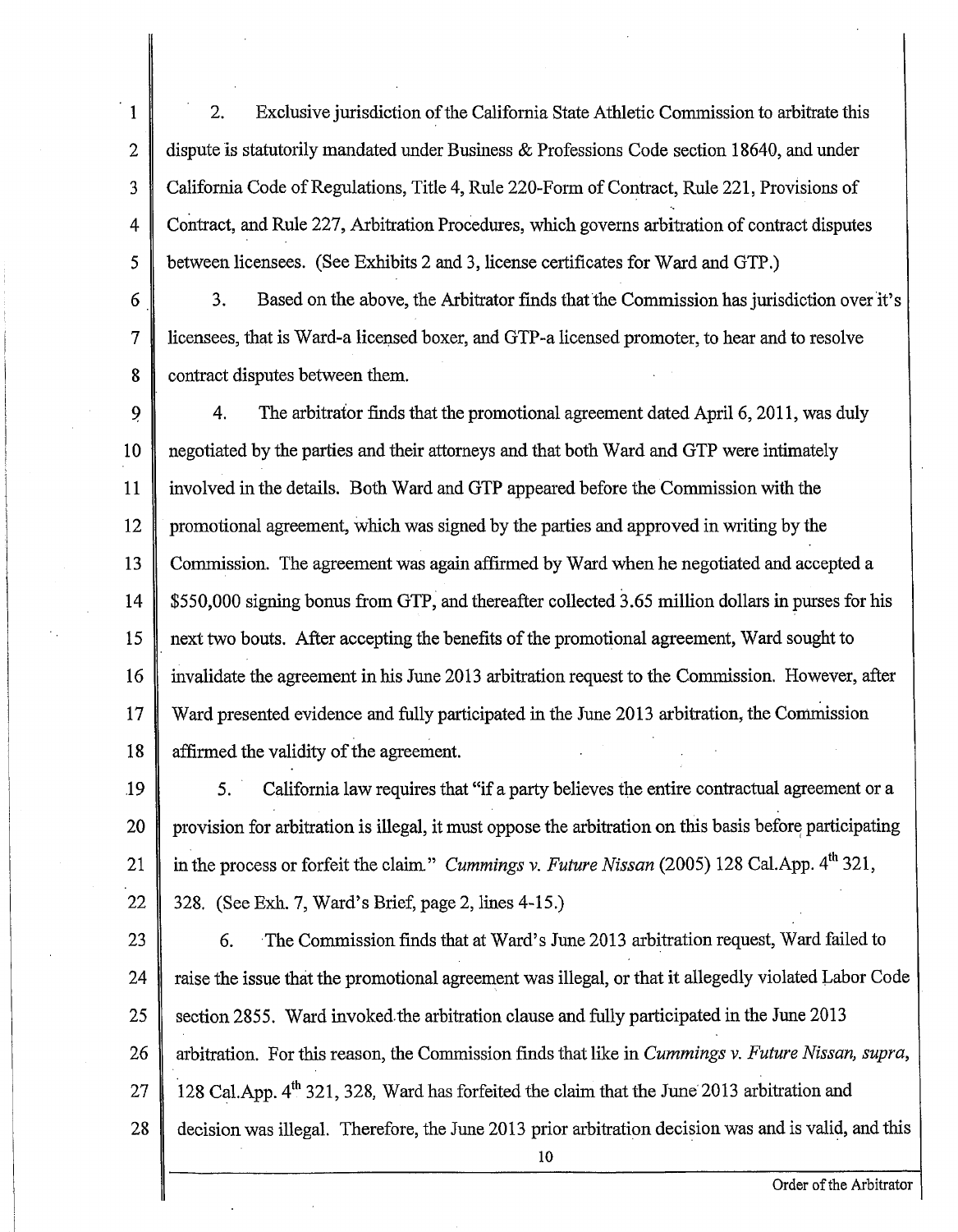present arbitration is likewise authorized, both via statutory· authority as well as the provisions of the agreement itself.

1

2

3

5

4 <sup>7</sup>. The Commission re-affirms the validity of the agreement and now considers GTP's arbitration request to determine the appropriate amount of time to be added back onto the agreement to make up for the time of Ward's disability, or inability to fight.

6 7 8 *9*  8. Ward concedes that if the promotional agreement was valid, which the Commission hereby concludes, then the "issue of whether the agreement should be extended for any period due to incapacitating injury would properly be a subject for arbitration before the Commission." (See Exh. 7, Ward's Brief, page IO, lines I-I2.)

IO II I2 I3 I4 I5 I6 9. Whenever possible, and in the best interests of boxing, the Commission will carry out the expectations of the parties to a valid promotional agreement. In this instance, Ward expected to and did receive several million dollars for fighting. GTP expected to and did receive a percentage of fight revenues in exchange for arranging and promoting Ward's fights for three years. The Commission underscores the importance of honoring GTP's and Ward's expectations, and does so by affirming the terms and conditions of the promotional agreement upon which both parties have detrimentally relied.

- I7 18 19 20 2I IO. Ward asserts that due to his shoulder injury, he was incapacitated for six months, and this the promotional agreement should only be extended six months. (See Exhibit 7, Ward's Brief, page IO, lines I-12.) Ward was medically cleared on July 3, 2013. (See Ward's Exhibit 14, Medical Clearance.) Accordingly, Ward asserts the promotional agreement should end on March 8, 2016, which is six months added to the current expiration of September 8, 2015.
- · 22 23 24 25 26 27 28 11. The Commission holds that GTP has met its burden of proof to establish by a preponderance ofthe evidence that the contract is valid, and that time should be added to the expiration of the promotional agreement. According to GTP, after Ward's November 2012 shoulder injury, and after receiving his medical clearance in July 2013, Ward demanded a "tune up fight" with a lessor opponent. This resulted in a significant delay because HBO would not pay Ward the high dollar purse for a lesser opponent. After exercising due diligence to find Ward a "tune up fight", GTP arranged for Ward to fight Edwin Rodriguez on November 16,2013. GTP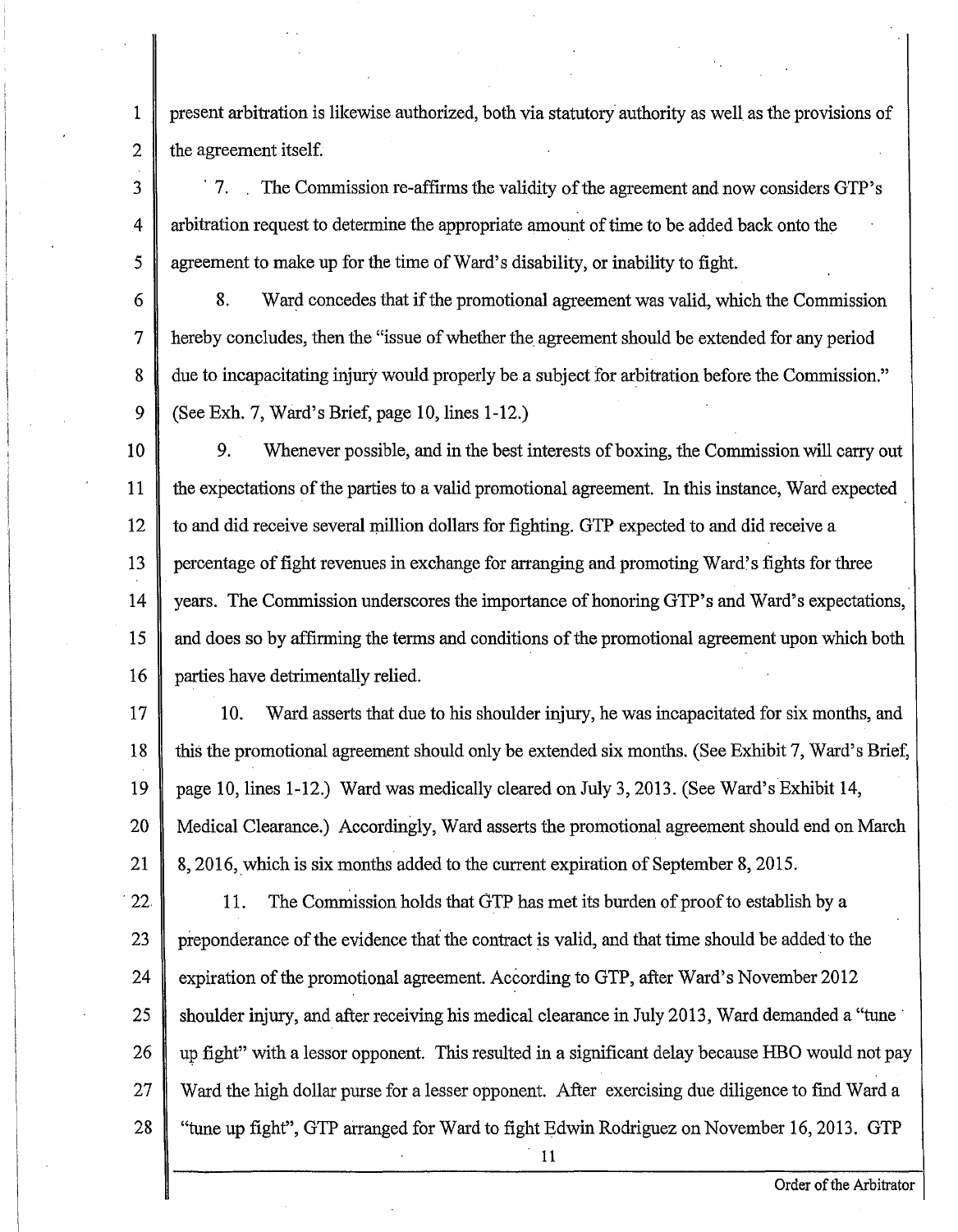1 2 3 4 5 6 asserts that Ward's high dollar demand for a "tune up fight", resulted in a one year delay from November 2012 (shoulder injury) to November 2013, when Ward fought Rodriguez. Further, GTP asserts that since Ward filed his lawsuit in Los Angeles Superior Court in December 2013, Ward has been uncooperative in working with GTP to arrange fights. Accordingly, GTP requests an additional four months from December 2013 to Apri12014, for a total of 16 months. (See Exh. 20, Goossen Declaration, paragraphs 4-7 .)

7 8 9 10 11 12 13 14 15 16 17 12. The Commission finds that Ward suffered a shoulder injury in November 2012, and that he was unable and/or unwilling to fight again until November 16, 2013, when he accepted the Rodriguez fight. Therefore, (12) twelve months shall be added to the agreement. In addition, based upon the e-mail communications between Ward's manager and Dan Goossen, and the direct and uncontroverted testimony of Dan Goossen, the Commission finds that Ward was uncooperative with GTP. According to Dan Goossen's testimony, from late December 2013, after Ward filed his civil lawsuit against GTP, Ward refused to cooperate with GTP's promotional efforts to contract a future fight. Based thereon, the Commission finds that from December 2013 through April 9, 2014, the date of Goossen's testimony and the date of this arbitration, Ward was uncooperative with GTP. Therefore the Commission adds an additional four months to the promotional agreement, for a total of 16 months.

18 19 20 21 22 23 24 25 26 13. Lastly, the Commission finds that Ward's recovery from shoulder surgery would require a reasonable amount of time for Ward to get back into fighting shape after his medical clearance. The Arbitrator recognizes that-it takes many weeks to properly train for a . championship fight and concludes that training for a fight counts as time spent on a fighter's agreement. Therefore, the Arbitrator grants Ward credit for two months of training towards his fight with Rodriguez, thereby deducting 2 months from the 16 month extension, resulting in a 1 month extension to the promotional agreement. The Commission finds that the promotional agreement, which started on September 8, 2012 and would otherwise have expired on September 8, 2015, is extended, and shall now expire on November 8, 2016.

27 28  $\mathcal{L}$ 

I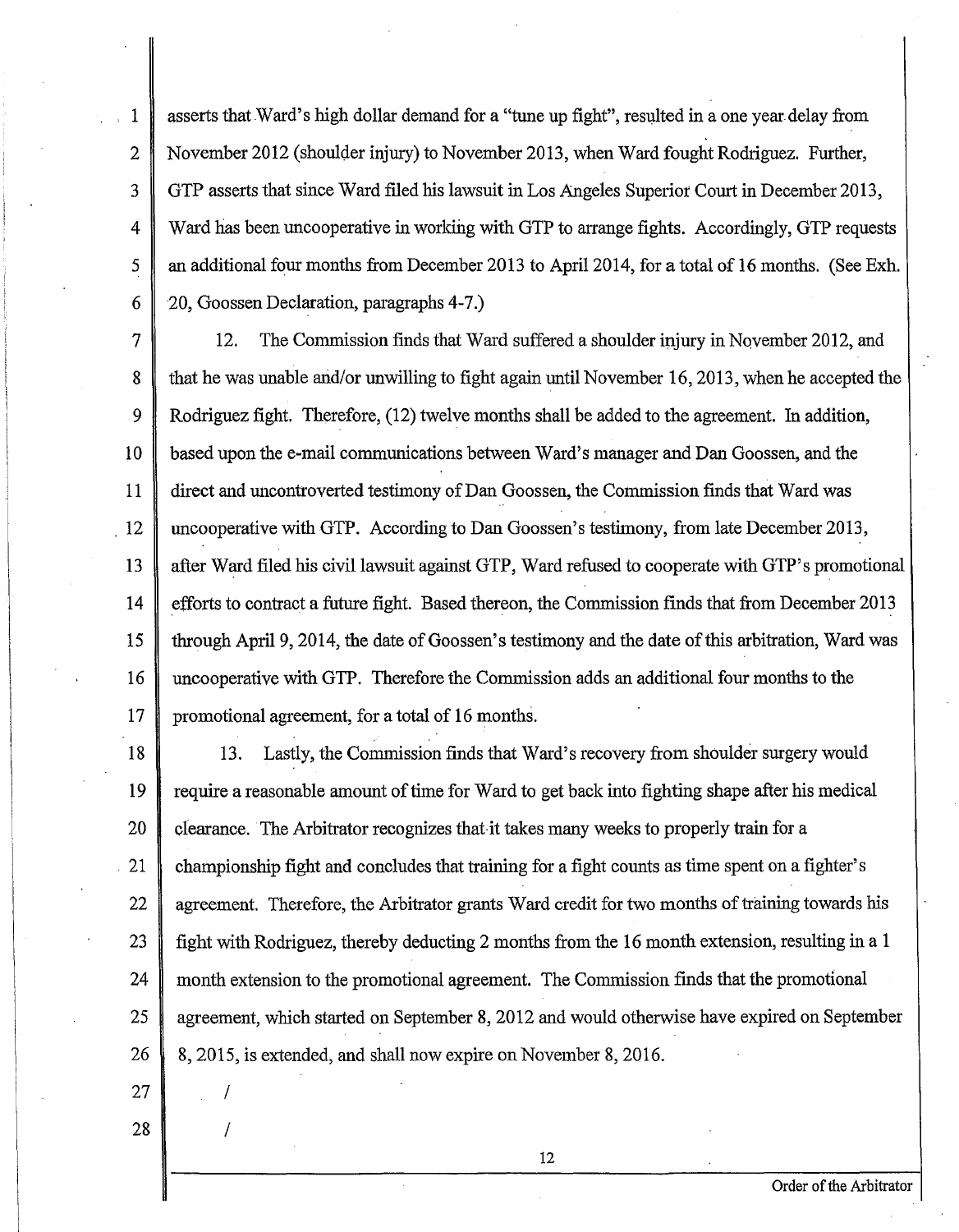| 1              | <b>ORDER</b>                                                                                  |
|----------------|-----------------------------------------------------------------------------------------------|
| $\overline{2}$ |                                                                                               |
| $\mathfrak{Z}$ | WHEREFORE, THE FOLLOWING ORDER is made:                                                       |
| 4              |                                                                                               |
| 5              | The arbitration is resolved in favor of validating the promotional agreement dated April 6,   |
| 6              | 2011 between Goossen Tutor Promotions and Andre Ward;                                         |
| $\tau$         | Based upon the incapacity and/or uncooperativeness of Andre Ward to fight, (14) fourteen      |
| 8              | months shall be added to the promotional agreement's original expiration date of September 8, |
| 9              | 2015, thereby extending the promotional agreement's expiration to November 8, 2016.           |
| 10             |                                                                                               |
| 11             | This decision shall become effective on April $2.5$ , 2014.                                   |
| 12             |                                                                                               |
| 13             | DATE: APril 29 2014                                                                           |
| 14             |                                                                                               |
| 15             |                                                                                               |
| 16             |                                                                                               |
| 17             | Andrew Foster, Executive Officer                                                              |
| 18             | California State Athletic Commission                                                          |
| 19             | SD2014706539                                                                                  |
| 20             |                                                                                               |
| 21             |                                                                                               |
| 22             |                                                                                               |
| 23             |                                                                                               |
| 24             |                                                                                               |
| 25             |                                                                                               |
| 26             |                                                                                               |
| 27<br>28       |                                                                                               |
|                | 13                                                                                            |
|                | Order of the Arbitrator                                                                       |

 $\bar{\mathcal{A}}$